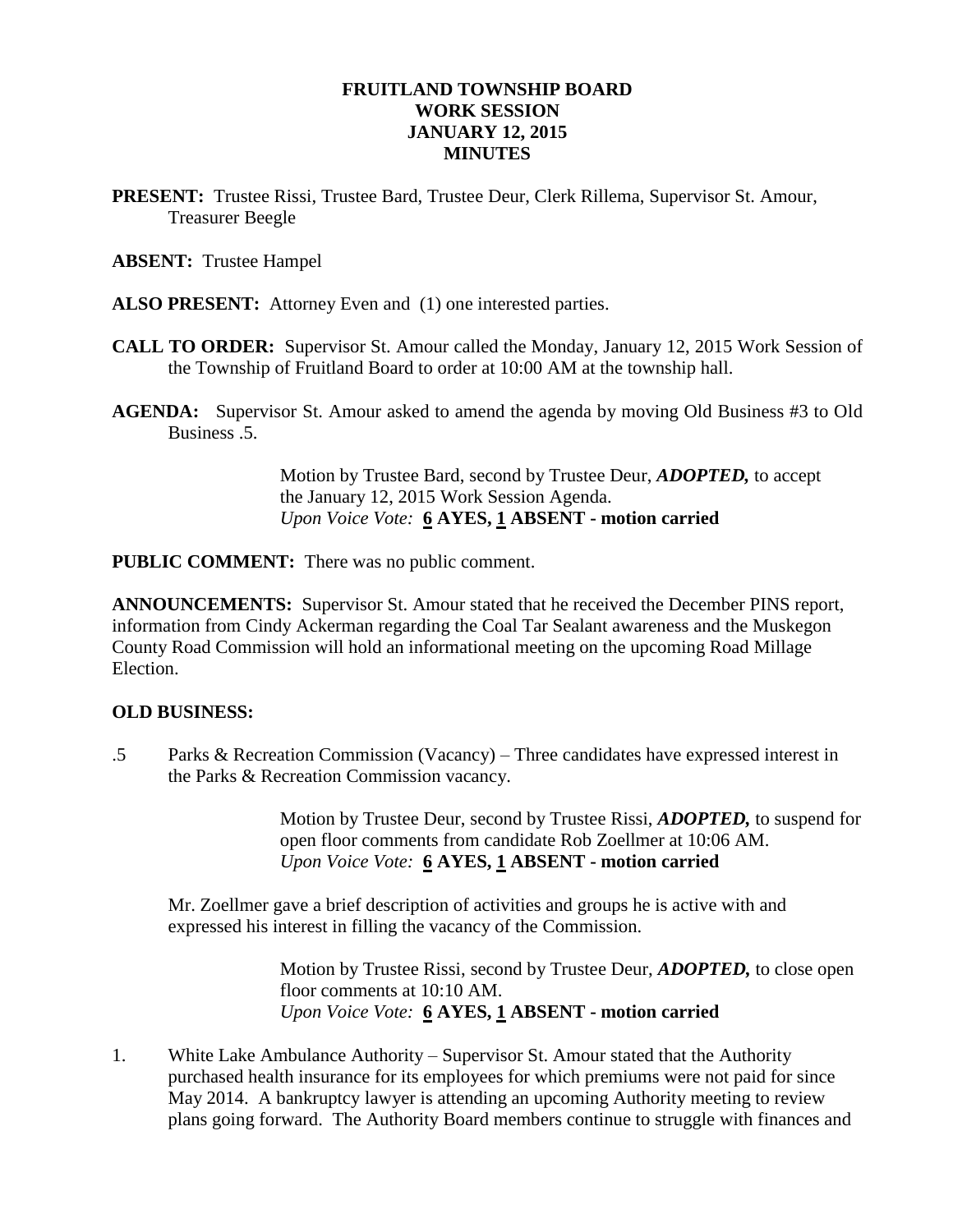# FRUITLAND TOWNSHIP JANUARY 12, 2015 WORK SESSION MINUTES

making decisions for the future of the Authority. Pro-Med is up to date with the invoicing of services. The investigation continues with the Whitehall Police Department and Forensic Auditor. Weekly meetings of both the Authority Board and Finance Committee continue.

- 2. Board Subcommittees
	- Fee, Permit, Escrow Schedules Clerk Rillema and Trustee Deur reported that they have met once to review fees and will be making their recommendations at a future work session.
	- Ecology Station Fees Supervisor St. Amour and Trustee Rissi will be meeting later this week to review fees and will also be making their recommendations before fiscal year end.
- 3. Parks & Recreation Commission (Vacancy) moved to OB .5.
- 4. Inspection Services Supervisor St. Amour stated that Laketon Township hired Chris Hall to replace Rod Siegel as their Building Inspector. Our contract with Laketon Township is not affected with this hiring.
- 5. Planning Commission Review Request Michillinda Beach Lodge ZBA Site Plan Supervisor St. Amour stated that he wrote a letter to the Planning Commission requesting that they review the site plan given that they did not review a site plan with the proposed less non-conforming use as determined by the ZBA to allow the installation of certain kitchens in certain units and no longer allow having outside amplified music. Trustee Deur stated that the Planning Commission did receive the request and after lengthy discussion consensus was in their opinion there is no need for a Public Hearing, however, using the same standards that were used for the Site Plan Review they found that the addition of kitchens with the conditions placed by the Zoning Board of Appeals would have no adverse impact and found it does not alter the site plan already approved, except to have the conditions imposed by the ZBA to the "General Notes" of the site plan.
- 6. Saxe, Partridge, Mason Drain Update Supervisor St. Amour stated that an informational meeting by Drain Commissioner Moore on the Mason Drain will be held at the township on Tuesday, January 27, 2015 at 6:30 PM. No new information is available at this time on the Partridge Drain. Drain Commissioner Moore would also like to schedule a Board of Determination for the Saxe Drain on February 3, 2015.

# **NEW BUSINESS:**

- 1. Muskegon County Solid Waste Free Dump Day Program 2015 Clerk Rillema stated that the yearly letter from the County was received regarding their free Dump Day Program. The board discussed but would like to continue with our own program of offering the \$5.00 Discount Dump Days again.
- 2. FOIA Appeals –

Motion by Clerk Rillema, second by Supervisor St. Amour, to deny Mr. Kruse of his FOIA appeal requests dated January 2, 2015 and uphold the FOIA Coordinator's Public Body Responses that were mailed to him stating that his requests do not exist within the records of the agency. *Upon Voice Vote:* **6 AYES, 1 ABSENT - motion carried**